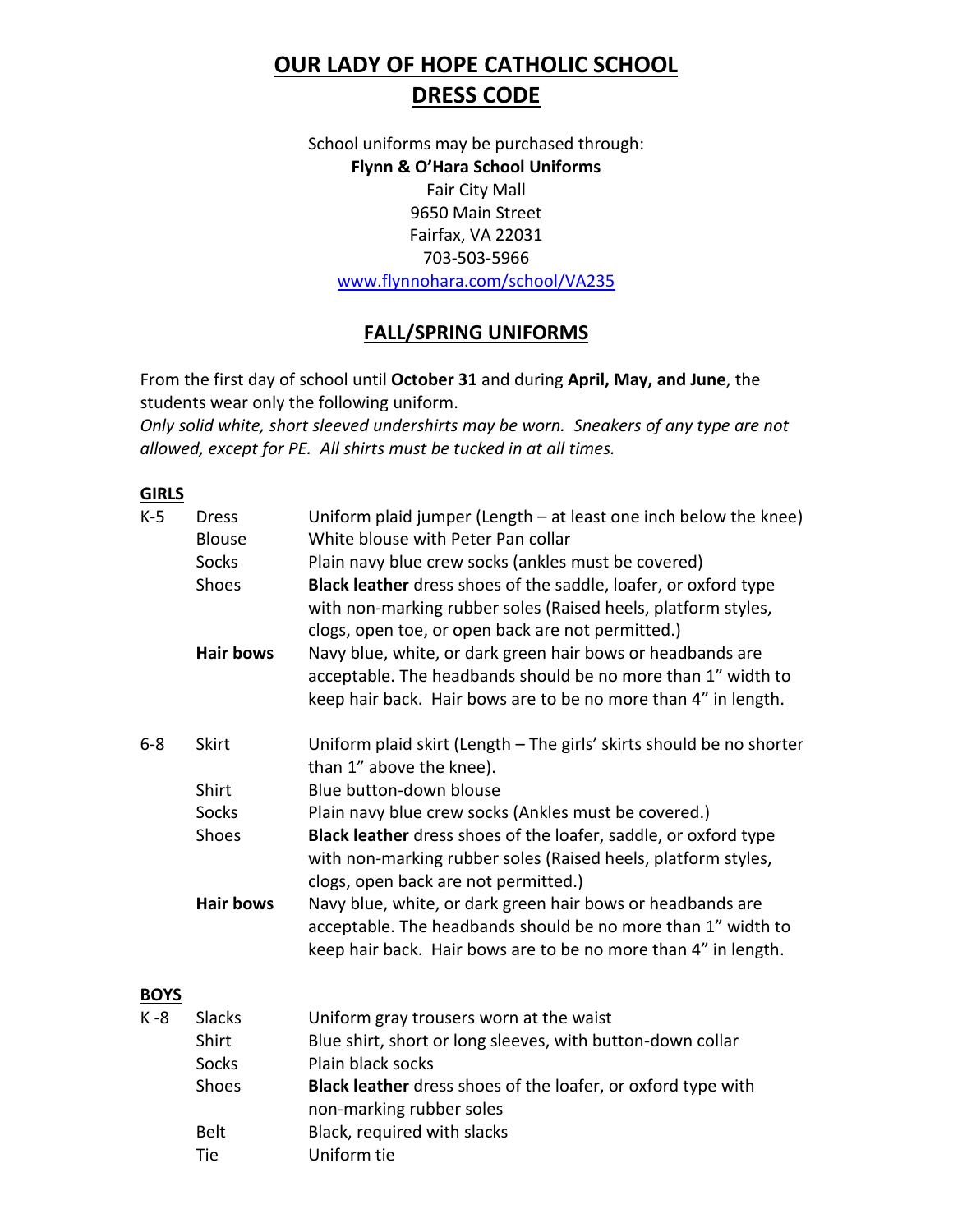## **WINTER UNIFORMS**

The winter uniform is required for all students and is to be worn from **November 1 to March 31.**

### **GIRLS**

| $K - 5$     | <b>Dress</b><br><b>Blouse</b><br>Socks | Uniform plaid jumper (Length $-$ at least one inch below the knee)<br>White blouse with Peter Pan collar<br>Navy blue tights or Navy blue knee highs                                         |
|-------------|----------------------------------------|----------------------------------------------------------------------------------------------------------------------------------------------------------------------------------------------|
|             | Shoes                                  | Black leather dress shoes of the saddle, loafer, or oxford type with<br>non-marking rubber soles (Raised heels, platform styles, clogs,<br>open back are not permitted.)                     |
|             | Sweater                                | Required: Navy blue cardigan sweater with Our Lady of Hope<br>logo                                                                                                                           |
|             | <b>Hair bows</b>                       | Navy blue, white, or dark green hair bows or headbands are<br>acceptable. The headbands should be no more than 1" width to<br>keep hair back. Hair bows are to be no more than 4" in length. |
| $6 - 8$     | Skirt                                  | Uniform plaid skirt (Length - The girls' skirts should be no shorter<br>than 1" above the knee).                                                                                             |
|             | Shirt                                  | Blue button-down blouse                                                                                                                                                                      |
|             | <b>Socks</b>                           | Navy blue tights or Navy blue knee-highs                                                                                                                                                     |
|             | Shoes                                  | Black leather dress shoes of the saddle, loafer, or oxford type with<br>non-marking rubber soles (Raised heels, platform styles, clogs,<br>open back are not permitted.)                     |
|             | Sweater                                | Required: Navy blue cardigan sweater with Our Lady of Hope<br>logo                                                                                                                           |
|             | <b>Hair bows</b>                       | Navy blue, white, or dark green hair bows or headbands are<br>acceptable. The headbands should be no more than 1" width to<br>keep hair back. Hair bows are to be no more than 4" in length. |
| <b>BOYS</b> |                                        |                                                                                                                                                                                              |
| $K - 8$     | <b>Slacks</b>                          | Uniform gray trousers worn at the waist                                                                                                                                                      |
|             | Shirt                                  | Blue shirt, short or long sleeves, with button-down collar                                                                                                                                   |
|             | <b>Socks</b>                           | Plain black socks                                                                                                                                                                            |
|             | Shoes                                  | Black leather dress shoes of the, loafer, or oxford type with<br>non-marking rubber soles                                                                                                    |
|             | <b>Belt</b>                            | Black, required with slacks                                                                                                                                                                  |
|             | Tie                                    | Uniform tie                                                                                                                                                                                  |
| $K - 5$     | Sweater                                | Required: Navy blue cardigan sweater with Our Lady of Hope<br>logo                                                                                                                           |

6-8 Blazer **Required**: Navy blue uniform blazer with Our Lady of Hope logo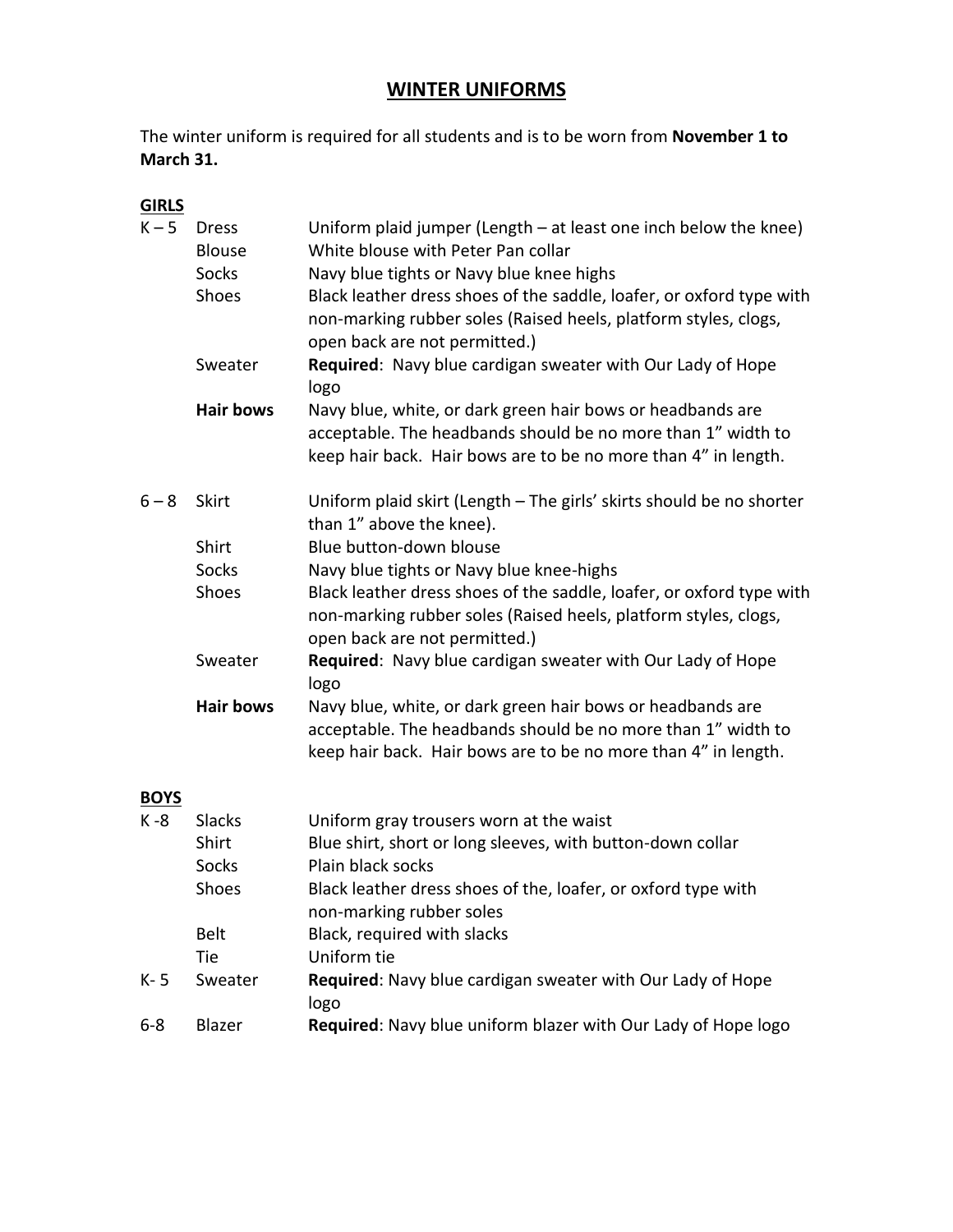### **GYM UNIFORM**

Students wear this on their scheduled PE days. Flynn & O'Hara is authorized to sell the gym uniform.

#### **Girls and Boys – For all PE classes throughout the year**

| <b>Shorts</b>   | Navy blue uniform gym shorts with logo (no short shorts or rolled shorts)                         |  |  |
|-----------------|---------------------------------------------------------------------------------------------------|--|--|
| <b>Shirt</b>    | Blue school Tee-shirt with logo, tucked into shorts                                               |  |  |
| <b>Socks</b>    | Plain white crew socks only (Ankles must be covered.)                                             |  |  |
| <b>Sneakers</b> | Your choice of gym shoes with non-marking soles (no light-ups) and no<br>black soles – laces tied |  |  |
|                 | Students in grades K-1 may wear gym shoes with Velcro closures.                                   |  |  |

#### **November 1 – March 31 (may be extended or relaxed depending on temperature)**

**Sweats** Navy blue sweat pants and navy blue sweatshirt with Our Lady of Hope logo are worn over the shorts and tee-shirt.

#### **POINTS OF CLARIFICATION**

The sleeves of student sweaters are not to be rolled-up.

Slacks and shorts are to be worn at the waist and fit properly. Boys' trousers must reach the top of the shoe with a slight break. The length of boy's slacks must not extend below the heel of the shoe.

All students in grades K-8 are to wear white crew socks that cover the ankle with their PE uniform. **These do not include the popular anklet or no show socks.**

PE Sweatpants may not be stretched to cover the heel nor may they be tattered at the bottom.

#### **GROOMING**

- **Hair** Clean and neatly styled; natural hair color only.
	- Fad haircuts are not acceptable.

Hair is not to cover the eyes.

Length of boys' hair must be well above the collar in the back and not touch the ears on the sides. In the front, hair should be  $\frac{1}{2}$  an inch above the eyebrow for boys or girls with bangs. Girls' hair should be pulled away from the face so as not to obstruct their vision.

**Caps and hats are not to be worn in the school building at any time, which includes lunch periods.**

**Make-up and Nail Polish Not permitted for any student.**

**Jewelry Students may wear a watch and one religious medal (e.g. cross,** 

**Miraculous medal, medal of a saint, Holy Spirit, etc.)**

**Girls may wear one pair of small, post earrings with one earring per ear located in the earlobe.**

**Necklaces, chokers, rings (of any form and on any body part), tattoos, bracelets, or ankle bracelets are not permitted.**